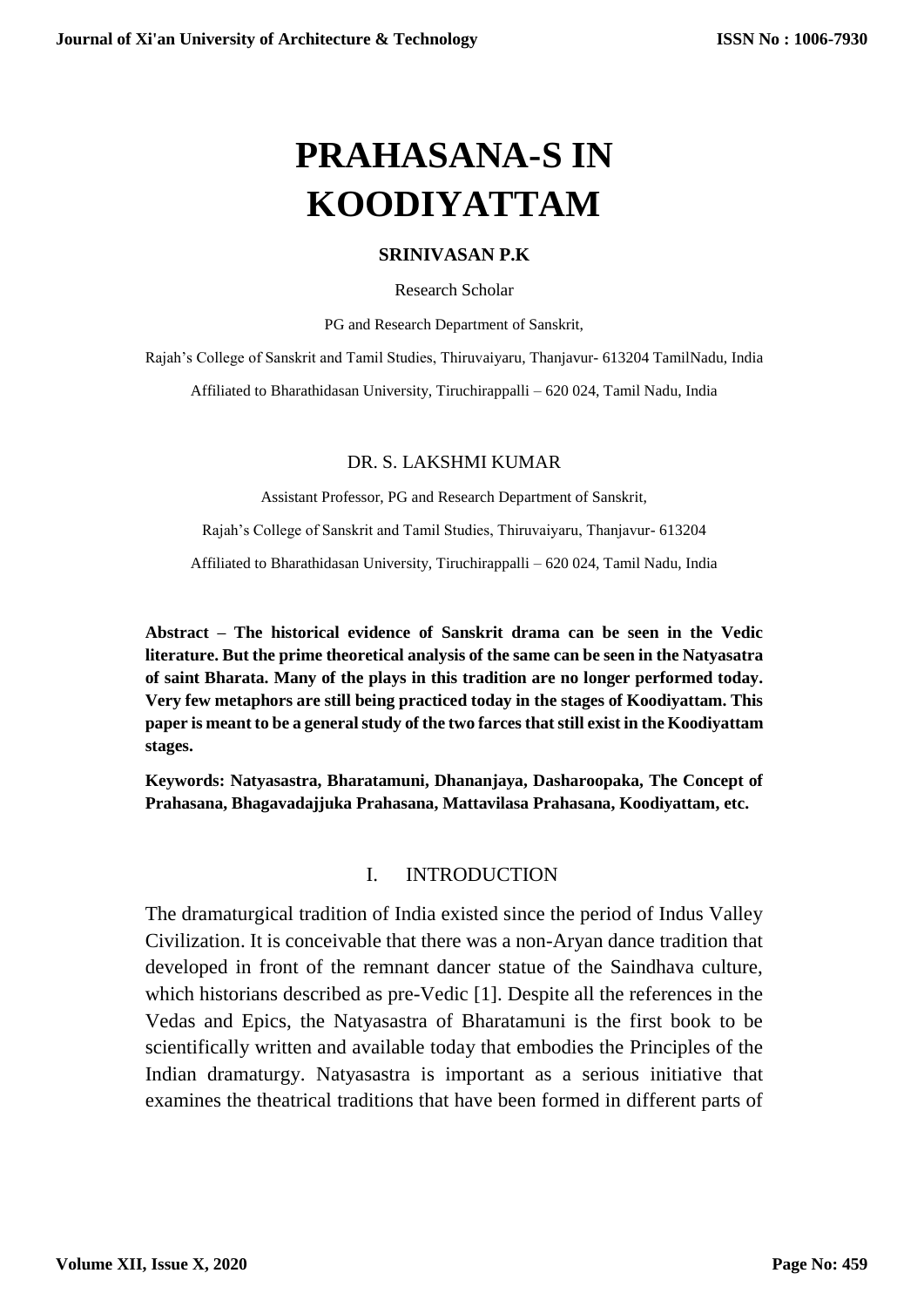India under special circumstances and seeks to lay the foundations for a unified theatrical art form and theater in a scientifically directed manner.

In his book, Bharata mentioned about ten dramatical forms (Roopakas). They are Nataka, Prakaaranaa, Bhaana, Dima, Samavakaara, Vyaayoga, Veethi, Anga, Ihamriga, and Prahasana [2]. Natyacharya-s like Dhananjaya, Sharatatanaya, Vishvanaatha Kaviraja who came after Bharatamuni has interpreted these ten forms in their own way.

Of these ten metaphors classified by Bharata, Prahasana (Farce) is a category that emphasizes comedy. Bharata had given the feature of Prahasana in the twentieth chapter of Natyasatra. "The Prahasanas are of two types-the Shuddha and the Sankeerna. The difference between them lies only like characters introduced" [3]. Although many farces have been written in Sanskrit, only two of them are still performed on the Koodiyattam stages.

# II. KOODIYATTAM

Koodiyattam is the traditional Kerala acting form of Sanskrit plays. Koodiyattam means the joined acting. Koodiyattam is traditionally performed in temples and temple theaters namely Koothambalam. Koodiyattam is officially recognized by [UNESCO](https://en.wikipedia.org/wiki/UNESCO) as a [Masterpiece of the Oral and](https://en.wikipedia.org/wiki/Masterpieces_of_the_Oral_and_Intangible_Heritage_of_Humanity)  [Intangible Heritage of Humanity.](https://en.wikipedia.org/wiki/Masterpieces_of_the_Oral_and_Intangible_Heritage_of_Humanity) Usually, the Chakyar and Nampiyar clans of Kerala are performing this ritualistic art form. Koodiyattam didn't accept all Sanskrit plays. Three Keralite dramas (Subhadradhananjaya and Thapathisamvarana of Kulashekhara Varma, Ashcharyachoodamani of Shakthibhadra), thirteen plays of Bhasa, Nagananda of Sriharsha, and two farces Bhagavadajjuka of Bodhayana and Mattavilasa of King Mahendra Vikrama Varma are the main plays presented in Koodiyattam stage.

#### III. BHAGAVADAJJUKA PRAHASANA

Bhagavadajjuka is a famous farce in Sanskrit written by Bodhayana. The story leads with a Sanyasi and his disciple Shandilya. As the work is farcical its content is comical.

a) The Plot

The Prahasana starts with the debate between a Parivrachaka (Sanyasi) and his disciple Shandilya about the Hindu Dharmas. Shandilya was a Buddhist mendicant and he converted to Hinduism. For him food is everything. Food, dress, and sleep is the ultimate aim of Shandilya. When he was a Buddhist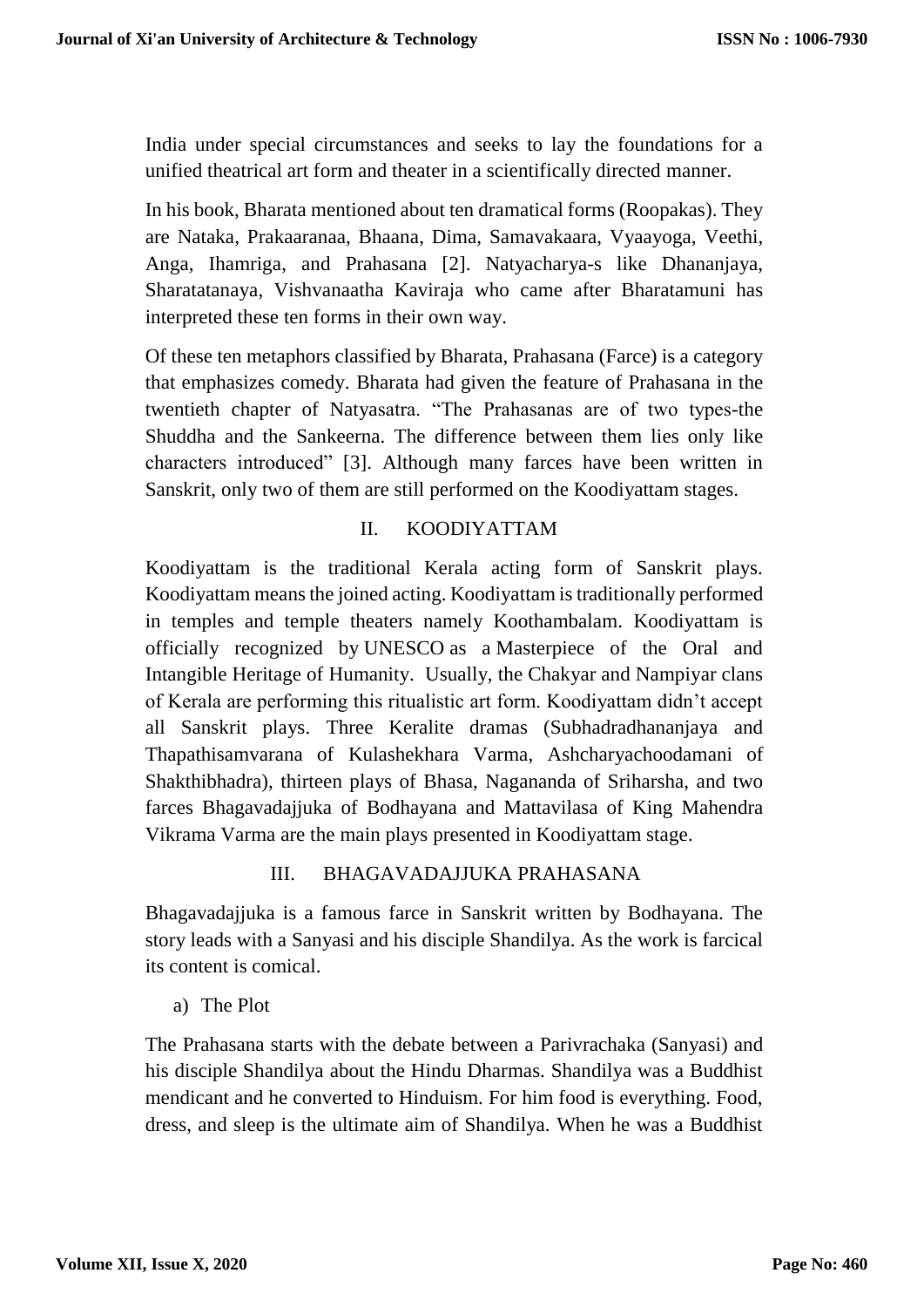monk, he only gets food once in a day from the Buddhist monastery. That is the reason he left Buddhism and joined Hinduism and joined the Sanyasi. Shandilya didn't trust the teachings of his master. He always debates with his master, the Sanyasi. He always says that food is most important for him. While the debate is going on, both of them entered a garden for taking some rest. There the Ganaika named Vasandasena and her friends came to meet Vasandasena's lover. At the same time, a Yamakinkara (A soldier from the place of Lord Yama) came to bring Vasandasena's soul to Yamaloka. Yamakingara took the form of a serpent and bit Vasandasena while she was plucking the flowers. Shandilya came near to the dead body of Vasandasena and he started crying. Sanyasi stopped him from crying and he scolded Shandilya and told him to stop crying. The Guru infused his soul into the body of the snake-bitten Vasandasena to convince his disciple Shandilya and to teach Yoga Vidya. While the Yamakingara came back with the soul of Vasandasena. The Yamakingara returned with the spirit he had taken by mistake and re-entered the same to the body of the Sanyasi. Both of them stood up and spoke to each other differently without changing their bodies. By seeing the same, all their companions were shocked. At last, Yamakingara came and requested the Sanyasi to re-enter into his own body. By hearing the request, the Sanyasi re-infused his soul into his own body and everyone departed happily.

#### IV. MATTAVILASA PRAHASANA

The book Mattavilasa is a Prahasana is another farce written in Sanskrit. The author of the Prahasana is King Mahendravarma I of the Pallava Dynasty.

b) The Plot of Mattavilasa Prahasana

The plot of Mattavilasa Prahasana takes place in the temple town Kanchipuram of Tamil Nadu. The story centers on the drunken frolics of Satyasoma a Kaapaalika panhandler and his damsel Devasoma. When Satyasoma likes to drink wine he recognized that his Kapaala is misplaced and both of them started searching the same. Since the skull–bowl had cooked meat, Satyasoma suspects that the Kapaala was taken by a canine or a Buddhist friar. Instantaneously the Buddhist hermit Naagasena arrives at the stage and Satyasoma immediately concludes that he is the one who had stolen the Kapaala. As the fight lasts, Babhrukalpa, (Paashupatha) another vagrant of a different Shaivite cult, a friend of Satyasoma arrives and adopts the role of arbitrator. And so the quarrel continues until, in total despair, the Buddhist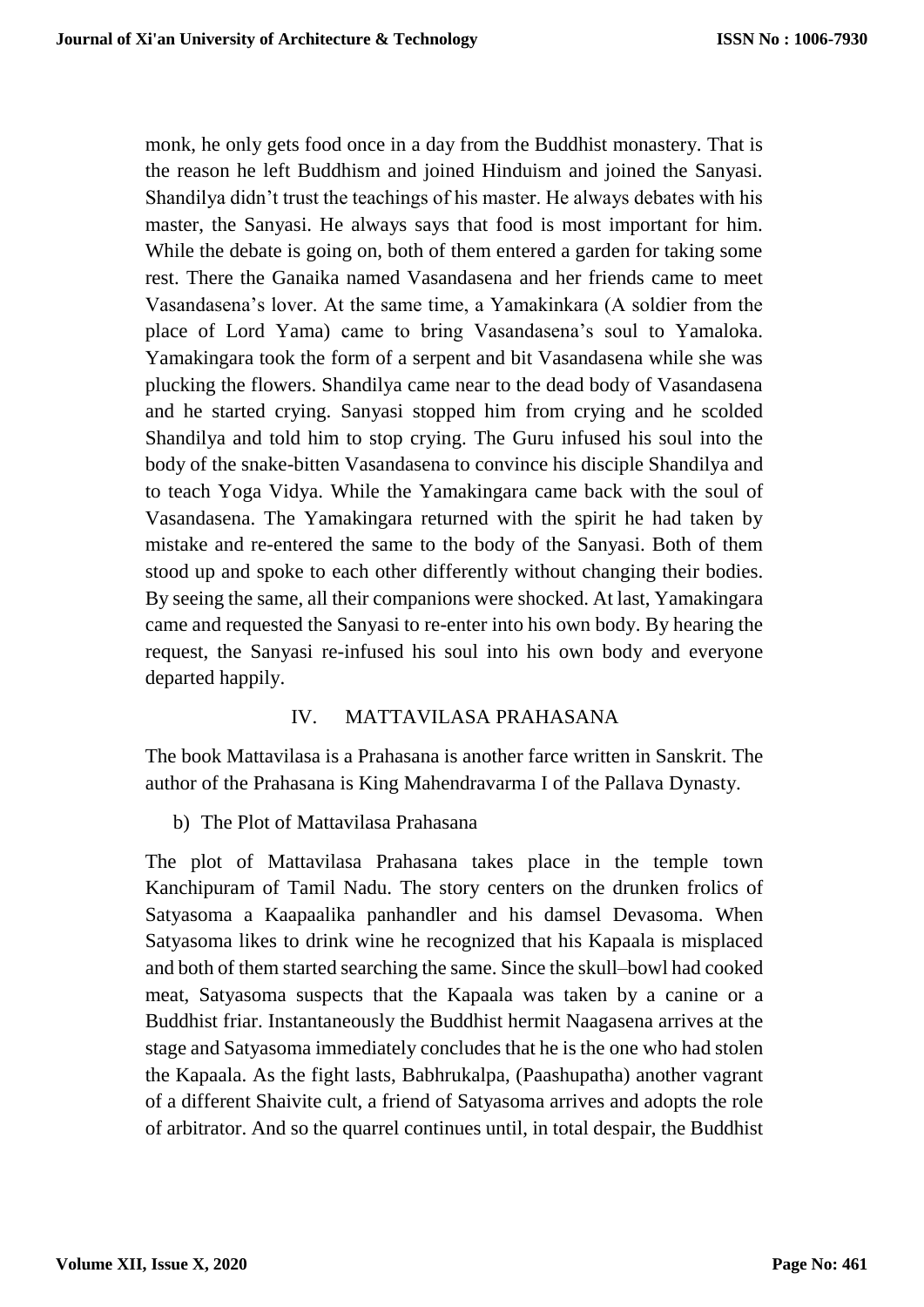monk Naagasena is ready to submit his begging bowl which Satyasoma in his drunken misbelief trusts to be his own Kapaala.

Eventually, a madman enters and recuperates the real skull-bowl from a street dog. And, finally, the skull-bowl returned to its fair owner. There is thus a happy resolution and all the characters enjoyably take leave of one another.

# V. BHAGAVADAJJUKA PRAHASANA IN KOODIYATTAM STAGE

Earlier, Bhagavadajjuka was performed in Koodiyattam stages for thirty-five days. Thirty-five days of acting can be divided into four parts.

- a) The entry of Sutradhaara. This acting part of the entry of Sootradhara lasts from the first to the seventh day.
- b) The entrance of the Lord. Eighth to the fifteenth day.
- c) Nirvahana of Shandilya. Sixteen to thirty-one days.
- d) The next ten days (21-30) are visionary essays (Darshanopanyaasa). The acting of the play is from the thirty-second day to the thirty-fifth day.

Nowadays Bhagavadajjuka is not performed according to this order. In the Kerala Kalamandalam, in the seventies, there is a new style devised by Shri. Painkulam Ramachakyar. It contains only three scenes.

- a) The entry of Lord after usual Koodiyattam rituals.
- b) The entry of Shandilya.
- c) The Garden scene with Vasandasena and her friend [4].

Painkulam Ramachakyar arranged the play in such a way that the play could be completely saved and acted out within five hours. This is how the Bagavadajjuka Koodiyattam is performed now.

# VI. MATTAVILASA PRAHASANA IN KOODIYATTAM STAGE

The performance of Mattavilasa Prahasana on the Koodiyattam stage takes place in three days.

a) Day one – The entry of Sootradhaara and acting of the Mangala verse (Starting poem which praises Lord Shiva) of the Mattavilasa Prahasana.